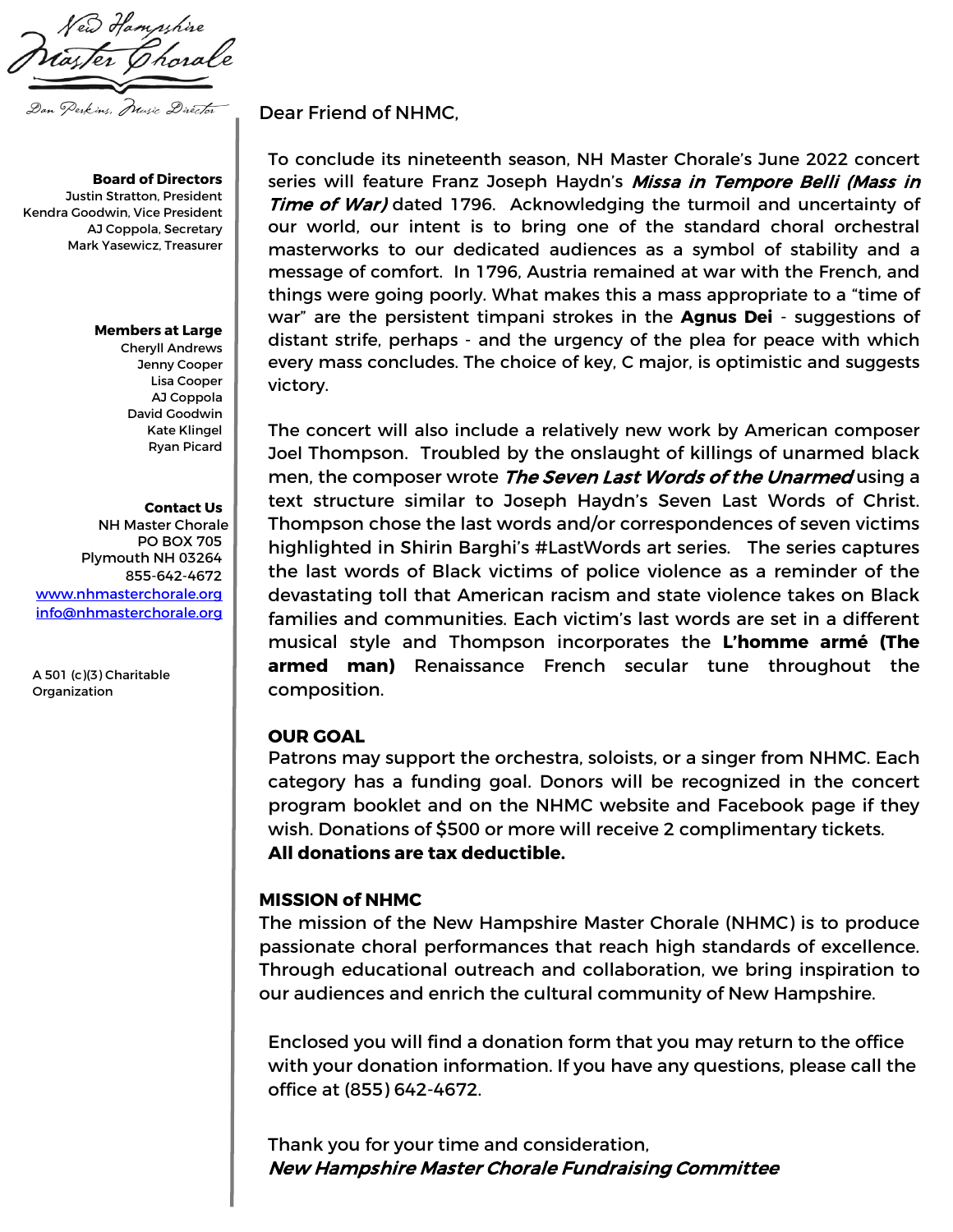New Hampshire<br>Waster Chorale

# **Orchestra Sponsorship Form**

|  | <b>Donation: Please select one of following boxes:</b>                                                                              |                                                                                                                                             |  |
|--|-------------------------------------------------------------------------------------------------------------------------------------|---------------------------------------------------------------------------------------------------------------------------------------------|--|
|  | Instrument: Please specify; see the list on the back of this page (if you do not<br>have a preference, we will select one for you). |                                                                                                                                             |  |
|  | Soloist: Please specify voice part. (if you do not have a preference, we will<br>select one for you).                               |                                                                                                                                             |  |
|  | NHMC Singer: Please specify the name or voice part of the singer you wish to<br>$\Box$<br>sponsor.                                  |                                                                                                                                             |  |
|  |                                                                                                                                     |                                                                                                                                             |  |
|  | <b>Donation Value:</b>                                                                                                              |                                                                                                                                             |  |
|  |                                                                                                                                     | Please check this box if you would like to remain anonymous                                                                                 |  |
|  |                                                                                                                                     | THANK YOU FOR SUPPORTING New Hampshire Master Chorale!                                                                                      |  |
|  |                                                                                                                                     | New Hampshire Master Chorale - PO Box 705 Plymouth NH 03264 - (855) 642-4672<br>www.NHMasterchorale.org Non-Profit Tax ID number 32-0082495 |  |